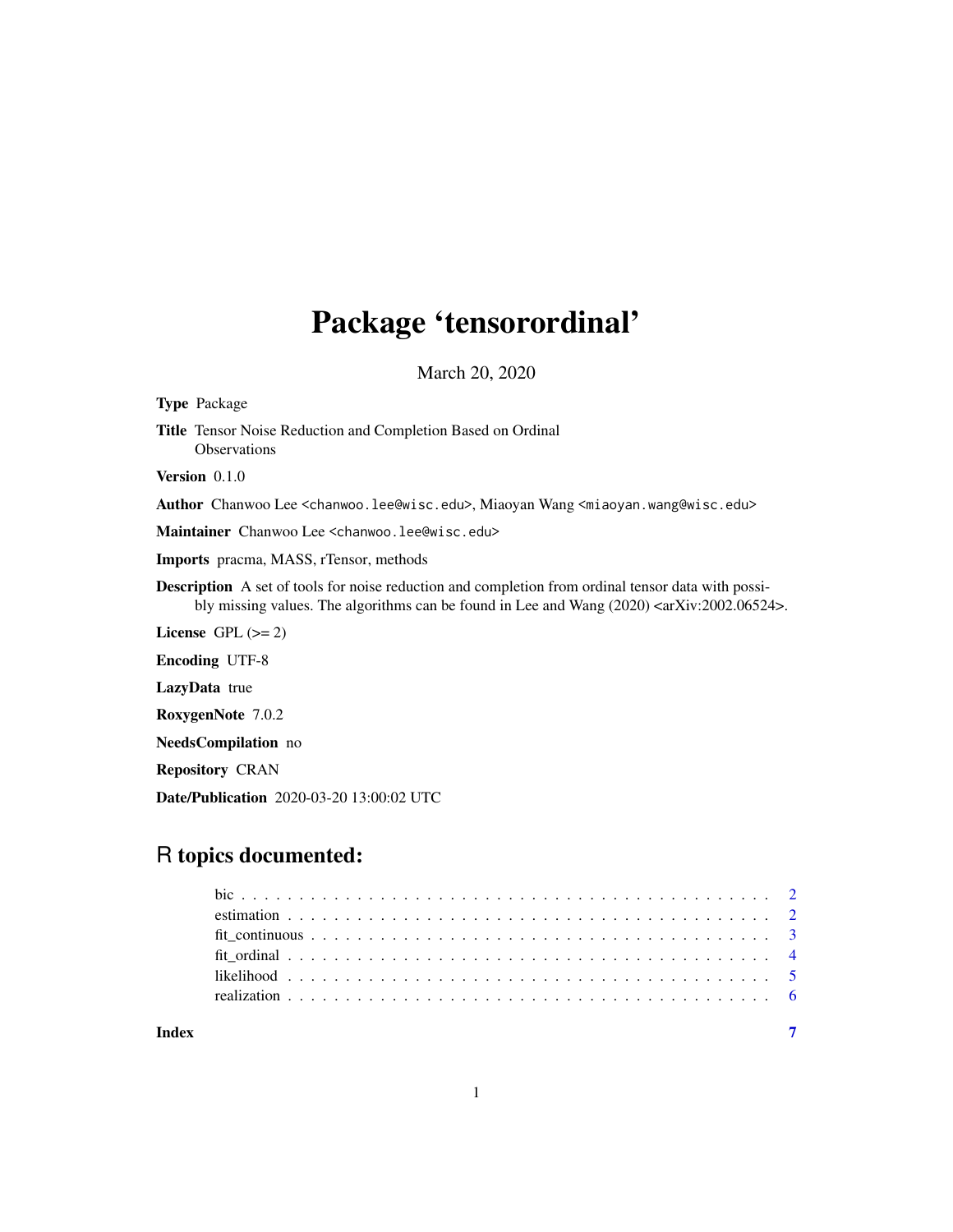#### <span id="page-1-0"></span>Description

Compute Bayesian Information Criterion (BIC) given a parameter tensor, an observed tensor, the dimension, and the rank

#### Usage

```
bic(ttnsr,theta,omega,d,r)
```
#### Arguments

| ttnsr | an observed tensor                             |
|-------|------------------------------------------------|
| theta | a continuous-valued tensor (latent parameters) |
| omega | the cut-off points                             |
| d     | dimension of the tensor                        |
|       | rank of the tensor                             |
|       |                                                |

#### Value

BIC value at given inputs

estimation *Estimation of tensor entries from the cumulative model*

#### Description

Estimate the ordinal-valued tensor entries given latent parameters and a type of estimations

#### Usage

estimation(theta,omega,type = c("mode","mean","median"))

#### Arguments

| a continuous-valued tensor (latent parameters)   |
|--------------------------------------------------|
| the cut-off points                               |
| type of estimations:                             |
| "mode" specifies argmax based label estimation   |
| "mean" specifies mean based label estimation     |
| "median" specifies median based label estimation |
|                                                  |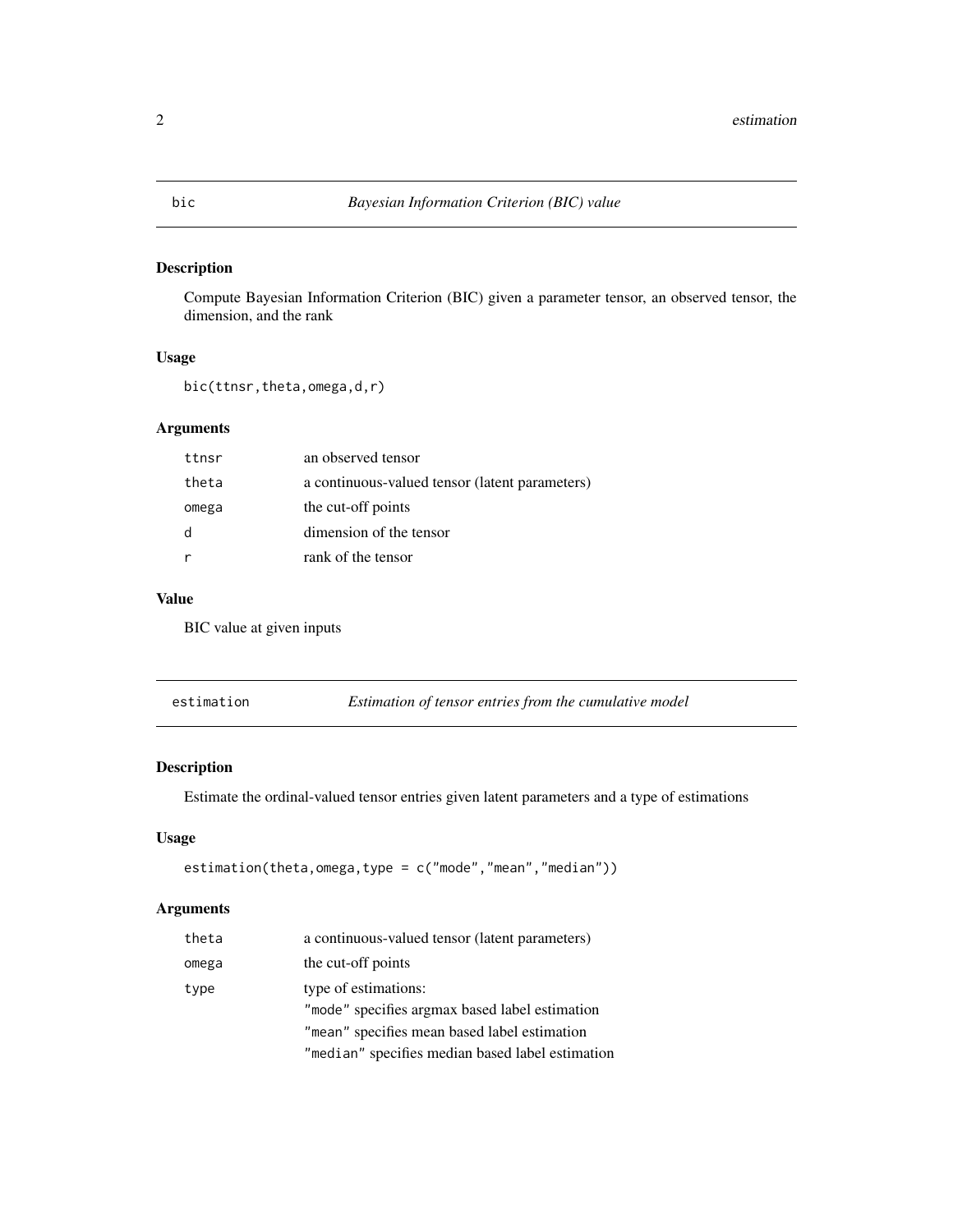#### <span id="page-2-0"></span>fit\_continuous 3

#### Value

an estimated ordinal tensor given latent parameters and a type of estimations

#### References

Lee, C., & Wang, M. (2020). Tensor denoising and completion based on ordinal observations. *arXiv preprint arXiv:2002.06524*.

#### Examples

```
indices <- c(10,20,30)
arr <- array(runif(prod(indices),-2,2),dim = indices)
b \leq c(-1.5, 0, 1.5)r_predict <- estimation(arr,b,type = "mode");r_predict
```
fit\_continuous *Fitting the Tucker model to a tensor*

#### Description

Fit the Tucker model to a tensor with possibly missing values

#### Usage

```
fit_continuous(ttnsr,r,alpha = TRUE)
```
#### Arguments

| ttnsr | an observed tensor                            |
|-------|-----------------------------------------------|
| r     | a rank to be fitted (Tucker rank)             |
| alpha | a signal level                                |
|       | $alpha = TRUE$ if the signal level is unknown |

#### Value

a list containing the following:

- C an estimated core tensor
- A estimated factor matrices
- iteration the number of iterations

cost - log-likelihood value at each iteration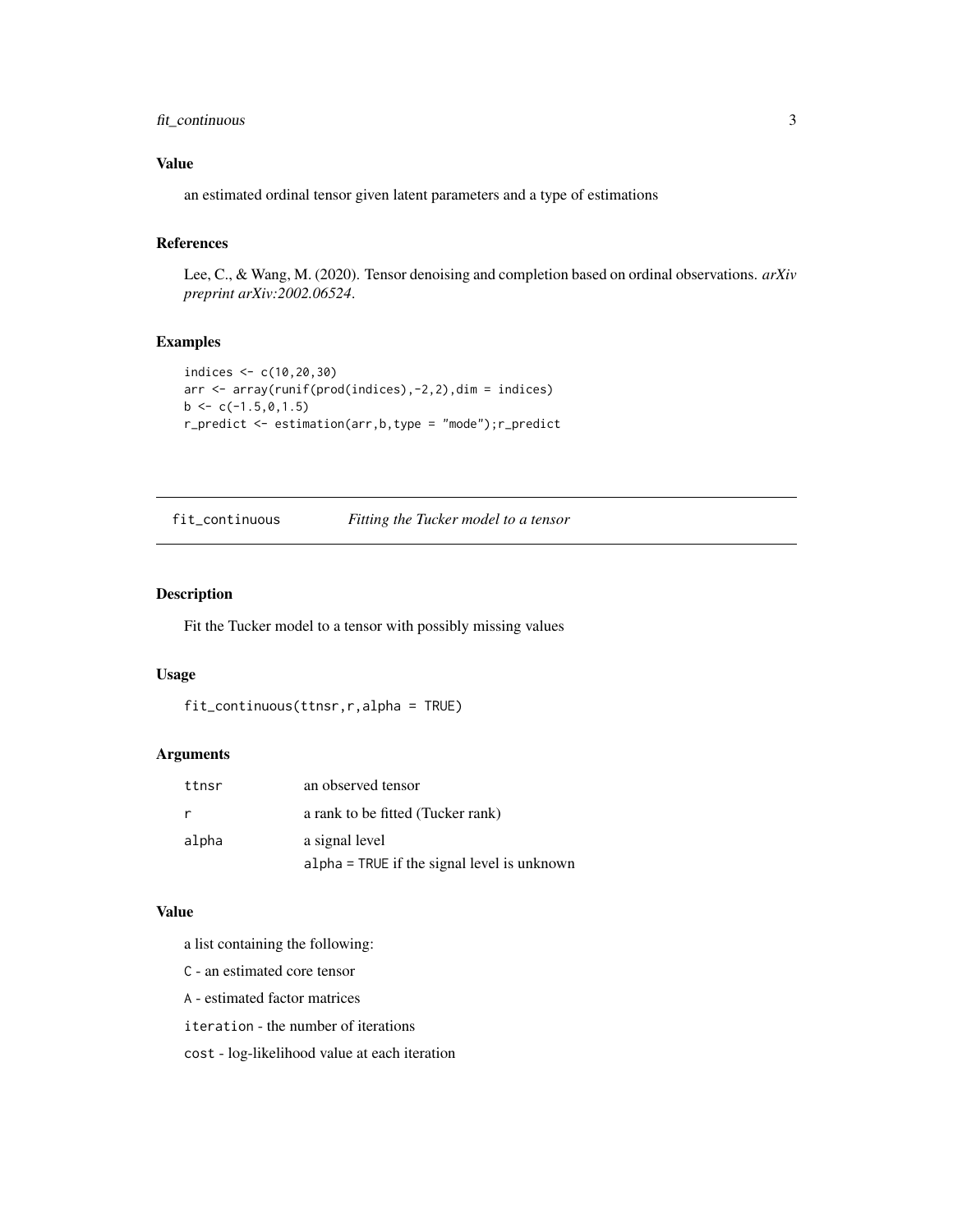#### Examples

```
# Latent parameters
library(rTensor)
alpha = 10A_1 = matrix(runif(15*2,min=-1,max=1),nrow = 15)
A_2 = matrix(runif(15*2,min=-1,max=1),nrow = 15)
A_3 = matrix(runif(15*2,min=-1,max=1),nrow = 15)
C = as.tensor(array(runif(2^3, min=-1, max=1), dim = c(2,2,2)))theta = ttm(ttm(ttm(C,A_1,1),A_2,2),A_3,3)@data
theta = alpha*theta/max(abs(theta))
adj = mean(theta)theta = theta-adj
omega = c(-0.2, 0.2) + adj# Observed tensor
ttnsr <- realization(theta,omega)@data
# Estimation of parameters
continuous_est = fit_{continuous(ttnsr,c(2,2,2),alpha} = 10)
```
fit\_ordinal *Fitting the cumulative logistic model to an ordinal tensor*

#### Description

Fit the cumulative logistic model to an ordinal data tensor

#### Usage

```
fit_ordinal(ttnsr,r,omega=TRUE,alpha = TRUE)
```
#### Arguments

| ttnsr | an observed tensor                                        |
|-------|-----------------------------------------------------------|
| r     | a rank to be fitted (Tucker rank)                         |
| omega | the cut-off points if known,<br>$omega = TRUE$ if unknown |
| alpha | a signal level                                            |
|       | alpha = TRUE if the signal level is unknown               |

#### Value

a list containing the following:

C - an estimated core tensor

A - estimated factor matrices

<span id="page-3-0"></span>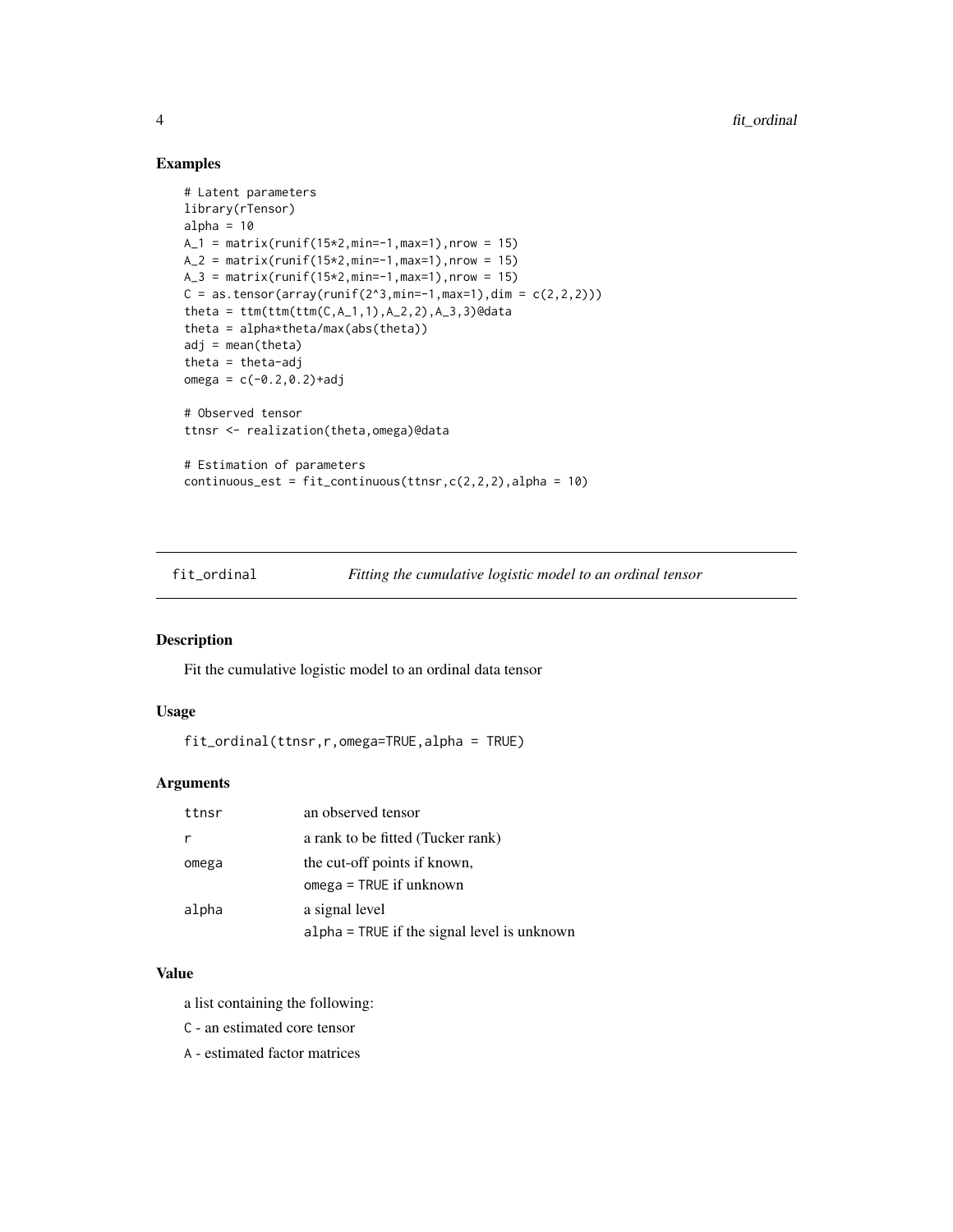#### <span id="page-4-0"></span>likelihood 5

theta - an estimated latent parameter tensor

iteration - the number of iterations

cost - log-likelihood value at each iteration

omega - estimated cut-off points

#### References

Lee, C., & Wang, M. (2020). Tensor denoising and completion based on ordinal observations. *arXiv preprint arXiv:2002.06524*.

#### Examples

```
# Latent parameters
library(rTensor)
alpha = 10A_1 = matrix(runif(15*2,min=-1,max=1),nrow = 15)
A_2 = matrix(runif(15*2,min=-1,max=1),nrow = 15)
A_3 = matrix(runif(15*2,min=-1,max=1),nrow = 15)
C = as.tensor(array(runif(2^3, min=-1, max=1), dim = c(2,2,2)))theta = ttm(ttm(ttm(C,A_1,1),A_2,2),A_3,3)@data
theta = alpha*theta/max(abs(theta))
adj = mean(theta)
theta = theta-adj
omega = c(-0.2, 0.2) + adj# Observed tensor
ttnsr <- realization(theta,omega)@data
# Estimation of parameters
ordinal_est = fit_{\text{1}}ordinal(ttnsr,c(2,2,2),omega = TRUE,alpha = 10)
```
likelihood *Log-likelihood function (cost function)*

#### Description

Return log-likelihood function (cost function) value evaluated at a given parameter tensor, an observed tensor, and cut-off points

#### Usage

```
likelihood(ttnsr,theta,omega,type = c("ordinal","Gaussian"))
```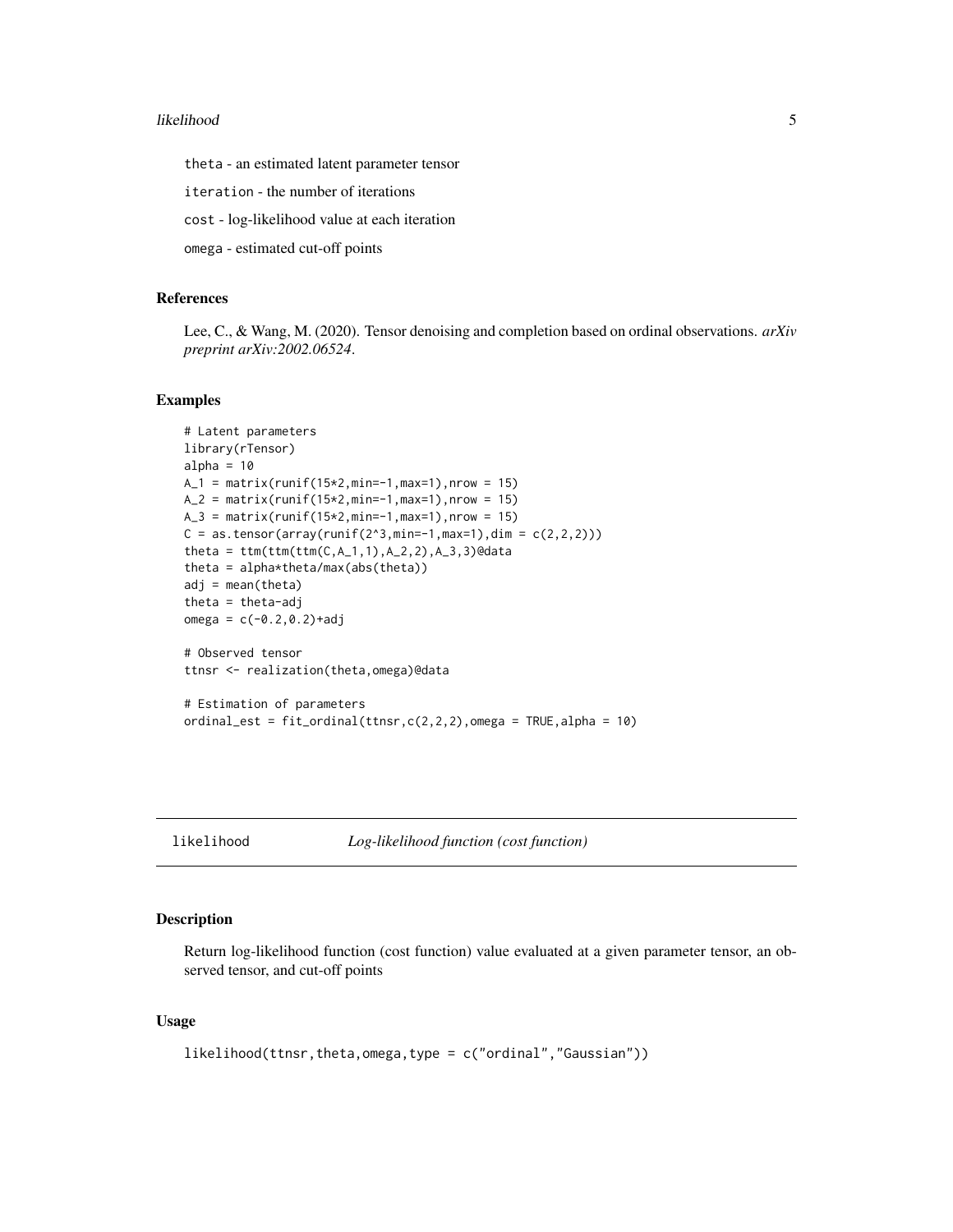#### <span id="page-5-0"></span>Arguments

| ttnsr | an observed tensor data                                                                                                   |
|-------|---------------------------------------------------------------------------------------------------------------------------|
| theta | a continuous-valued tensor (latent parameters)                                                                            |
| omega | the cut-off points                                                                                                        |
| type  | types of log-likelihood function<br>"ordinal" specifies log-likelihood function based on the cumulative logistic<br>model |
|       | "Gaussian" specifies log-likelihood function based on the Gaussian model                                                  |

#### Value

log-likelihood value at given inputs

realization *An ordinal tensor randomly simulated from the cumulative model*

#### Description

Simulate an ordinal tensor from the cumulative logistic model with the parameter tensor and the cut-off points

#### Usage

realization(theta,omega)

#### Arguments

| theta | a continuous-valued tensor (latent parameters) |
|-------|------------------------------------------------|
| omega | the cut-off points                             |

#### Value

an ordinal tensor randomly simulated from the cumulative logistic model

#### References

Lee, C., & Wang, M. (2020). Tensor denoising and completion based on ordinal observations. *arXiv preprint arXiv:2002.06524*.

#### Examples

```
indices <- c(10,20,30)
arr <- array(runif(prod(indices)),dim = indices)
b \le qnorm((1:3)/4)
r_sample <- realization(arr,b);r_sample
```